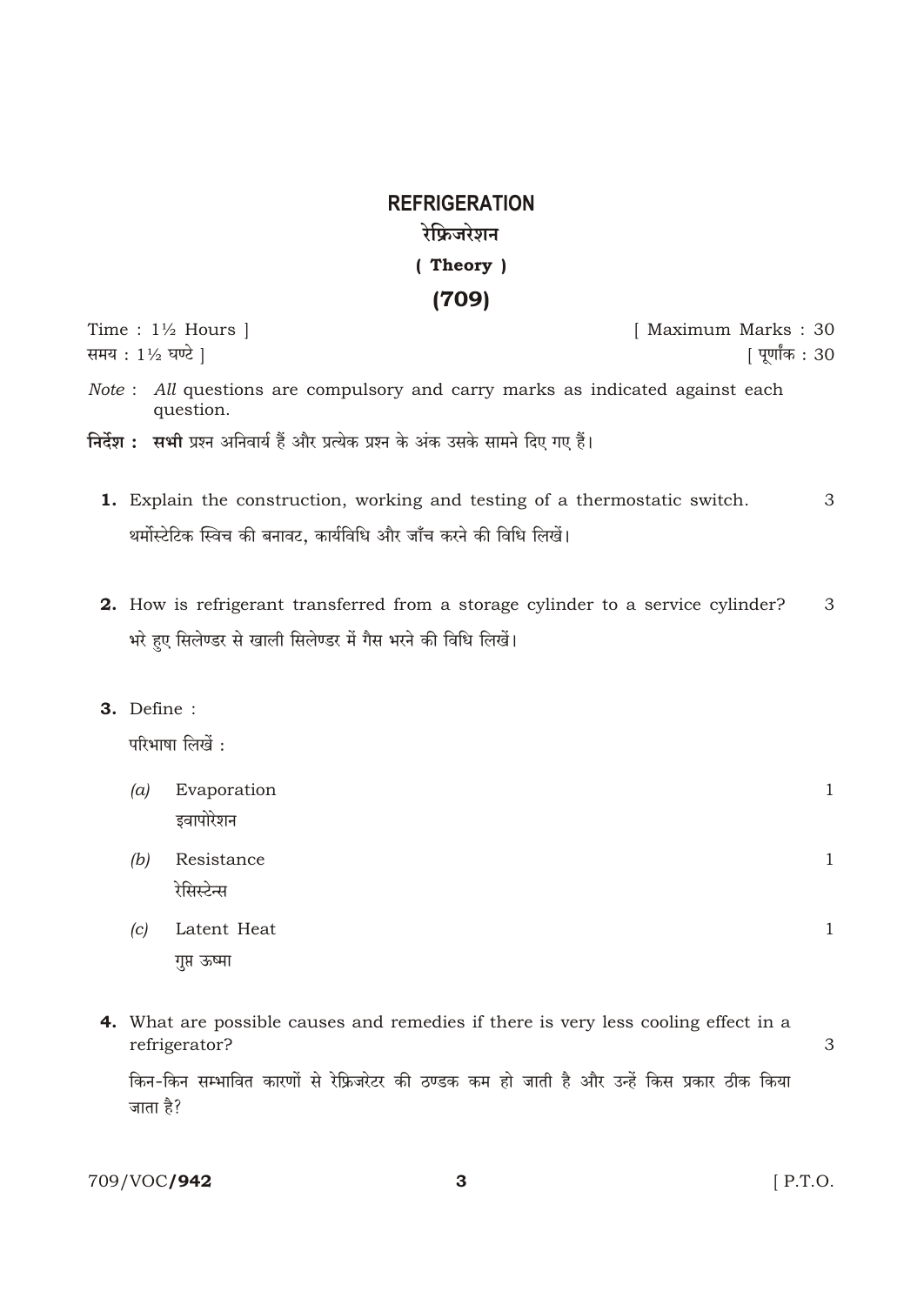| 5. $(a)$   | What is the function of a relay?                                                                                                                                | $\mathbf{1}$ |
|------------|-----------------------------------------------------------------------------------------------------------------------------------------------------------------|--------------|
|            | रिले का क्या कार्य है?                                                                                                                                          |              |
| (b)        | Explain the working of a current type relay with the help of a neat<br>diagram.                                                                                 | 2            |
|            | साफ चित्र द्वारा करन्ट टाईप रिले की कार्यविधि का वर्णन करें।                                                                                                    |              |
|            | <b>6.</b> With the help of a neat diagram, explain the working of a refrigeration cycle and<br>write the name of parts in high side and low side of the system. | 3            |
| नाम लिखें। | साफ चित्र द्वारा रेफ्रिजरेशन साइकिल की कार्यविधि का वर्णन करें और सिस्टम में हाई साईड और लो साईड के भागों के                                                    |              |
|            | Fill in the blanks/Write the answers :                                                                                                                          |              |
|            | रिक्त स्थानों को भरें/दिए गए प्रश्नों के उत्तर दें :                                                                                                            |              |
|            | <b>7.</b> Feeler gauge is used for measuring —.                                                                                                                 | $\mathbf{1}$ |
|            | फीलर गेज —— नापने के लिए प्रयोग की जाती है।                                                                                                                     |              |
|            | 8. Write the chemical name of Freon-12.                                                                                                                         | $\mathbf{1}$ |
|            | फ्रीऑन-12 का केमिकल नाम लिखें।                                                                                                                                  |              |
|            | <b>9.</b> Compound gauge is used for measuring $\_\_\_\$ and $\_\_\_\_\$ .                                                                                      | $\mathbf{1}$ |
|            | कम्पाउंड गेज द्वारा —— और —— को नापा जाता है।                                                                                                                   |              |
|            | <b>10.</b> — tool is used for joining the same diameter tube.                                                                                                   | $\mathbf{1}$ |
|            | एक ही डायमीटर की ट्यूब को जोड़ने के लिए —— औजार का प्रयोग किया जाता है।                                                                                         |              |
|            | 11. Starting capacitor is used to give — to an electric motor.                                                                                                  | $\mathbf{1}$ |
|            | स्टार्टिंग कैपैसिटर इलेक्ट्रिक मोटर को ——प्रदान करता है।                                                                                                        |              |
|            | <b>12.</b> Piston is used to — the gas.                                                                                                                         | $\mathbf{1}$ |
|            | पिस्टन का काम गैस को —— करना है।                                                                                                                                |              |
|            | 13. Which type of gasket is fitted at the door of a refrigerator?                                                                                               | $\mathbf 1$  |
|            | रेफ्रिजरेटर के डोर पर किस प्रकार की गैसकिट लगाई जाती है?                                                                                                        |              |

709/VOC**/942** 

 $\overline{4}$